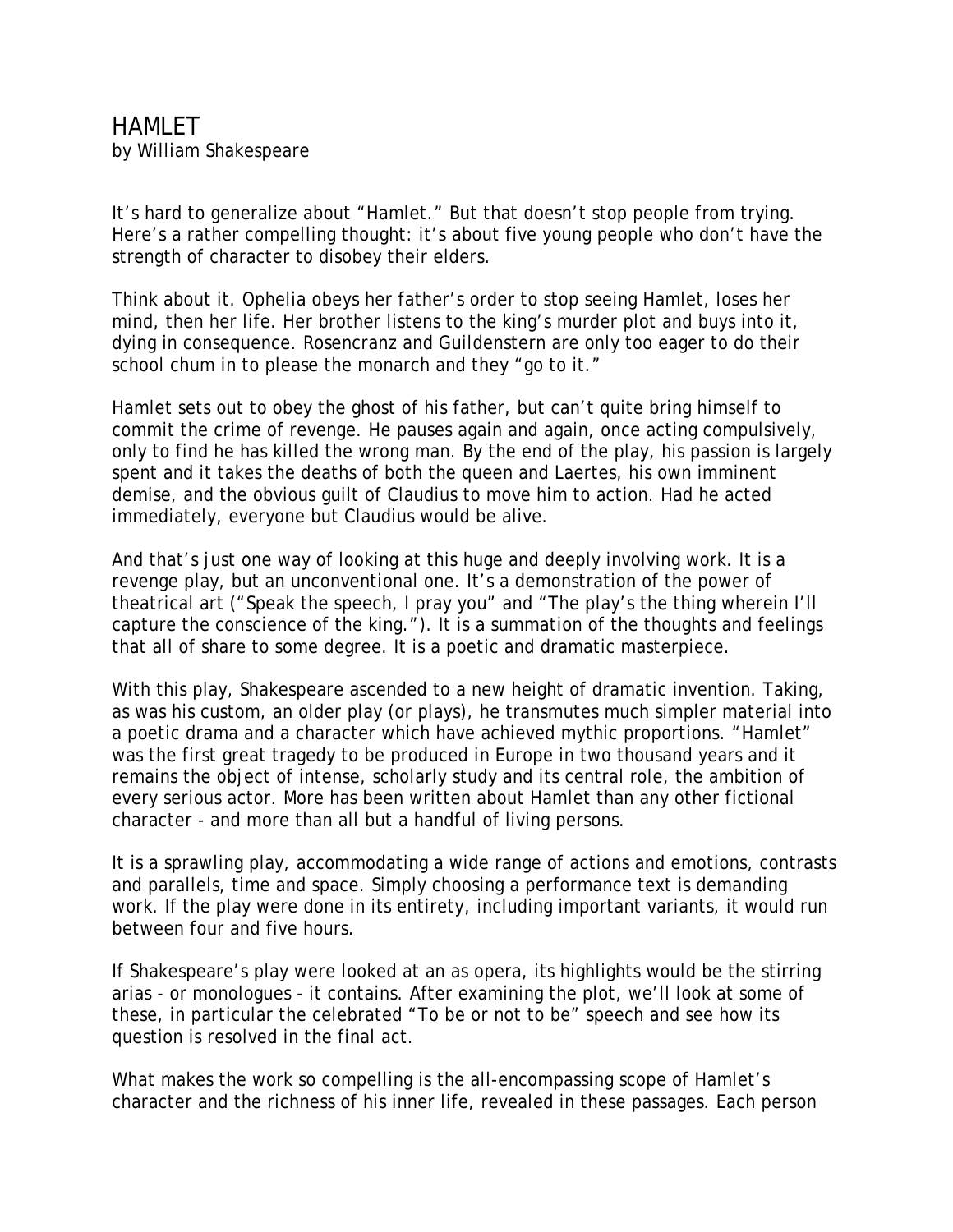can glimpse bits of himself or herself in Hamlet (several women have essayed the part on stage). Samuel Taylor Coleridge's famous remark, "I have a smack of Hamlet," is something everyone could say.

## Plot

The play opens on the heights of Elsinore Castle, A new watch arrives, bringing with them Horatio to witness the appearance of a ghost, a likeness of the recentlydeceased King Hamlet. The ghost materializes, but says nothing. Horatio resolves to tell the king's son, young Hamlet, what has happened.

Only in the second scene do we meet young Hamlet and this only after the new king, Claudius, brother to the dead monarch, tell of his hasty marriage to his brother's widow, Gertrude, and gives Laertes, son of his counselor, Polonius, permission to return to college. At his mother's urging, Hamlet agrees not to return at college but to remain at court. After the stage empties, Hamlet gives vent to his depression. Horatio enters and tells of the ghost and the son resolves to see his father's shade that night.

As Laertes prepares to leave he advises his sister Ophelia to be wary of a relationship with Hamlet. Polonius enters and sends Laertes off with a string of paternal precepts. Picking up on Laertes' parting remark, Polonius finds out about Hamlet's interest in Ophelia and orders her to have nothing more to do with the young prince.

On the battlements that night, Hamlet waits with Horatio and the others for the ghost while the king carouses in the great hall below. Suddenly the ghost appears and beckons Hamlet to follow it. Hamlet orders the others to leave him alone and follows the ghost.

Once they are away from the others, the ghost speaks to Hamlet, telling him that he was murdered by his brother. He bids his son take revenge on Claudius, but not to punish the Queen. As the ghost disappears, the others appear and Hamlet makes them swear not to tell what they have seen. He further warns them that he may "put on an antic disposition."

In the next scene, Polonius sends one of his servants to spy on his son, to be sure of his behavior. Ophelia then enters and tells her father of Hamlet's strange, new behavior. He concludes that the prince has been driven mad by unrequited love and sets off to tell the king.

In the meantime, Claudius has sent for two of Hamlet's school companions, Rosencranz and Guildenstern, to have them spy on the prince to see if they can tell what has caused the change in his character. After they are dismissed, Polonius brings in ambassadors from Norway who seek permission for young Fortinbras to pass through Denmark to fight with Poland. When they are gone, Polonius tells Claudius and Gertrude that Hamlet is mad for love of his daughter. He promises to bring Ophelia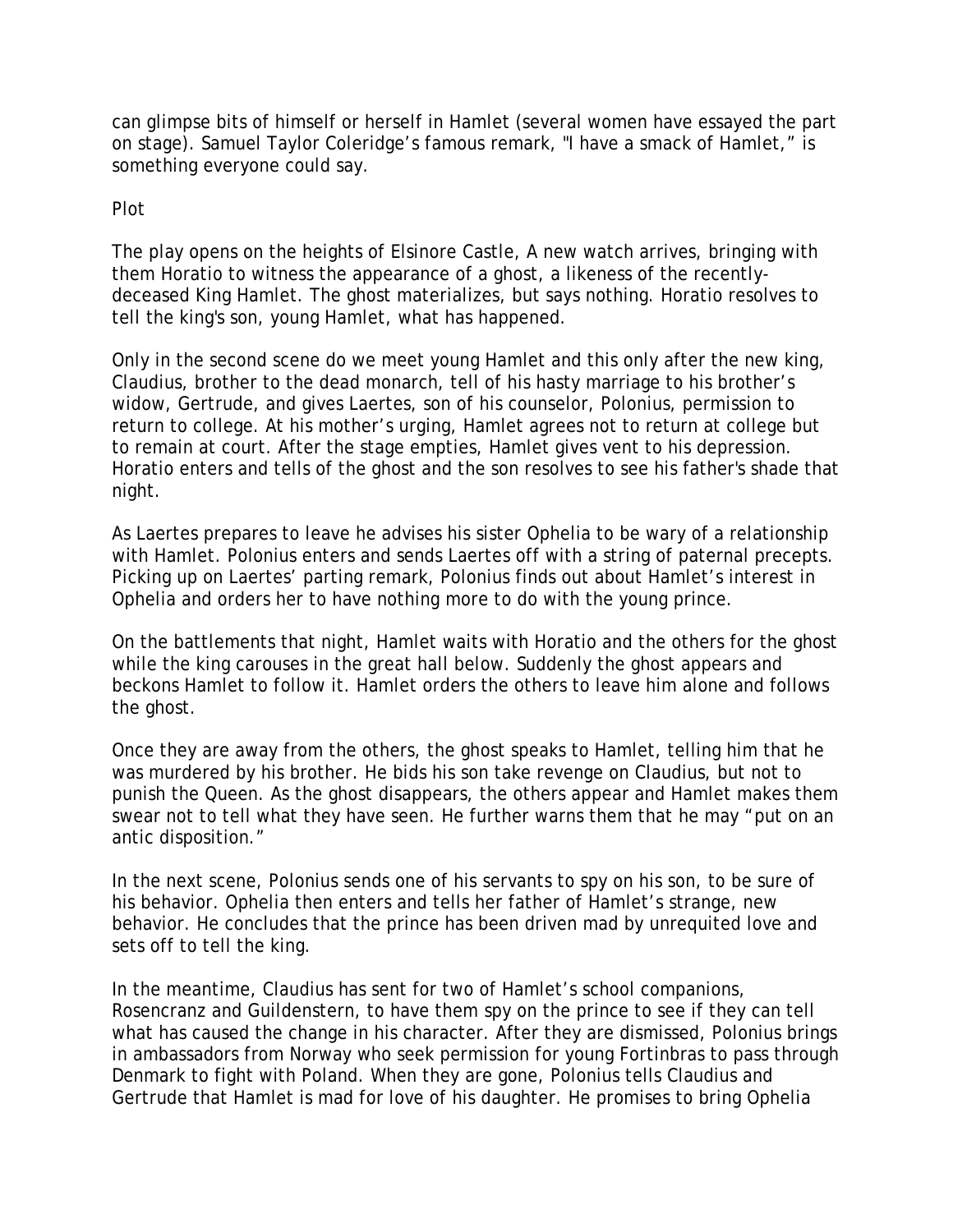together with Hamlet so that they may spy on them. As Hamlet approaches, the king and queen leave and Hamlet speaks to Polonius in ambiguous terms.

Rosencranz and Guildenstern return and are greeted by Hamlet, who quickly divines why they are there. They also tell him of the arrival of a group of traveling players, who are then ushered in by Polonius. Hamlet asks for a scene from a play he enjoyed. After the first player speaks his lines, Hamlet asks if they can perform "The Murder of Gonzago" that evening, adding some new lines that he will give them. The players agree and leave. In a soliloquy, Hamlet decides to use the play to prove Claudius' guilt.

Rosencranz and Guildenstern have had no luck in determining the cause of Hamlet's behavior. Everyone leaves but Claudius, Polonius and Ophelia. She is left alone while her father and the king hid behind an arras. Hamlet approaches, absorbed in thoughts of suicide. When he sees Ophelia, he treats her in a mildly abusive manner and leaves. The king is not convinced that love has anything to do with Hamlet' s behavior and decides to send him off to England.

Hamlet advises the players on their craft and prepares for the performance. He cautions Horatio to watch the king for any sign that might betray his guilt. After the court assembles, the players perform a dumb show and then a spoken script, both of which parallel the murder of King Hamlet. Claudius rises from his throne in distress and the performance is halted.

As the court disperses, Hamlet tells Horatio he is now sure that the ghost has spoken the truth. Rosencranz and Guildenstern enter, only to be spurned by the prince. Polonius returns to summon Hamlet to his mother's room.

The king meets with Rosencranz and Guildenstern and tells them they are to take Hamlet to England immediately. Polonius enters and tells him that he will eavesdrop on Hamlet's visit to his mother. When he is left alone, Claudius reveals his guilt in a prayer, as he is praying, Hamlet passes by and is tempted to kill him on the spot, but thinks better of it and leaves.

Polonius informs the queen that Hamlet is coming and hides behind an arras to overhear their conversation. When Hamlet enters the room, he addresses the queen roughly. She calls out for help and Polonius echoes her cries. Hamlet runs his sword through the arras, killing Polonius. He then upbraids his mother with her hasty marriage to Claudius. As his temper rises, the ghost suddenly enters and urges him to his revenge. The queen cannot see the ghost and thinks her son is truly mad. But Hamlet reasons with her and gets her promise to avoid the king's bed. He leaves, dragging Polonius' body after him.

Claudius tells Gertrude that Hamlet must be dispatched to England and sends Rosencranz and Guildenstern to find Hamlet and Polonius' body.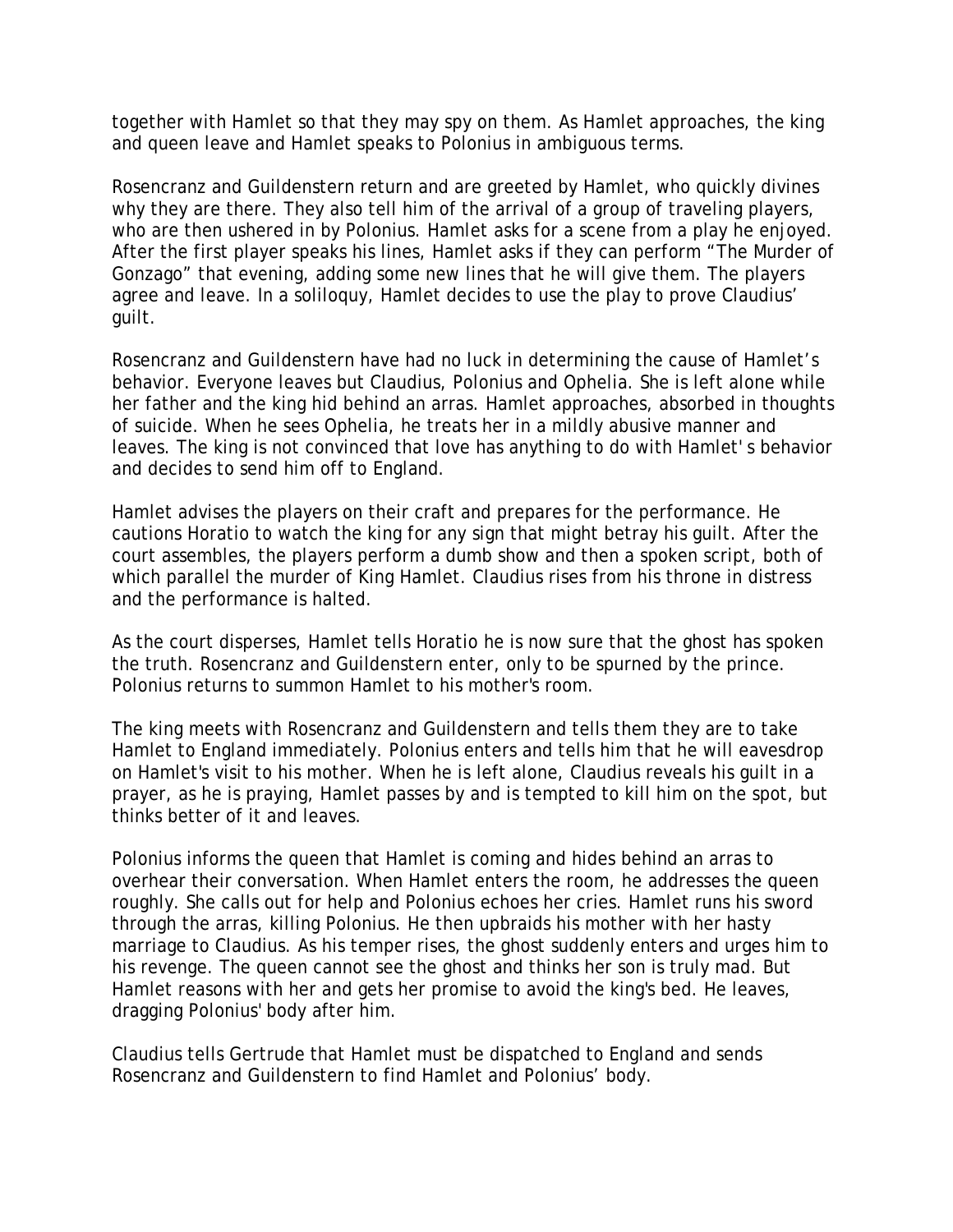The two friends track Hamlet down and take escort him to the king.

When questioned by the king, Hamlet tells where Polonius may be found. Claudius informs him he is being sent to England. Alone, the king reveals that his letters to England's king demand the immediate beheading of the young prince.

Fortinbras and his army pass across the stage. Hamlet sees them and berates himself for not having the ability to act as decisively as this warlike and ambitious young prince.

Horatio urges Queen Gertrude to see Ophelia who is in a distracted state. The girl enters, clearly deranged, singing snatches of old ditties. Claudius enters to witness the sad sight. As Ophelia exits with Horatio, there is a commotion at the door and Laertes enters, demanding to know what happened to his father. He is told of the murder and, when Ophelia reenters, he learns of her madness. After Gertrude and Ophelia leave, Claudius promises Laertes that he will be avenged.

Two sailors find Horatio and deliver Hamlet's latter from Hamlet which narrates his escape from his guardians and of his coming return to Denmark.

Claudius and Laertes plot how to kill Hamlet. Claudius suggests a fencing match in which Laertes will use an unblunted weapon. Laertes adds that he will poison the tip. To assure success, the king plans to serve Hamlet a poisoned cup during the fight. Queen Gertrude enters to tell of Ophelia's accidental drowning.

Two gravediggers are at work when Hamlet and Horatio enter. During a rambling exchange, Hamlet comments on death and the long-buried jester, Yorrick. A funeral procession comes into view and Hamlet learns that it is Ophelia's. When Laertes leaps into the grave, Hamlet reveals himself and wrestles with the youth. They are parted and Hamlet leaves.

Alone with Horatio, the much-changed Hamlet tells of the king's plot against him, how he found it out, and rewrote the instructions so that Rosencranz and Guildenstern were to be beheaded in his place. A foppish courtier, Osric, enters with news of a proposed fencing match between the prince and Laertes. Hamlet agrees, but tells Horatio that he has an ill feeling about his heart. Despite this foreboding, the match proceeds.

Hamlet wins the first pass. The king places a pearl - actually poison - in a cup and offers it to Hamlet. He refuses and the match continues. Hamlet scores another hit. The queen takes up the cup and drinks. Seeing the plan falling apart, Laertes strikes at Hamlet, drawing blood. In fury, Hamlet takes up the fight, exchanges swords with Laertes, and then wounds him. The queen collapses, telling Hamlet the drink was poisoned. Laertes tells Hamlet that both of them have been poisoned by the sword. Hamlet stabs the king and forces him to drink from the cup. Claudius dies and Hamlet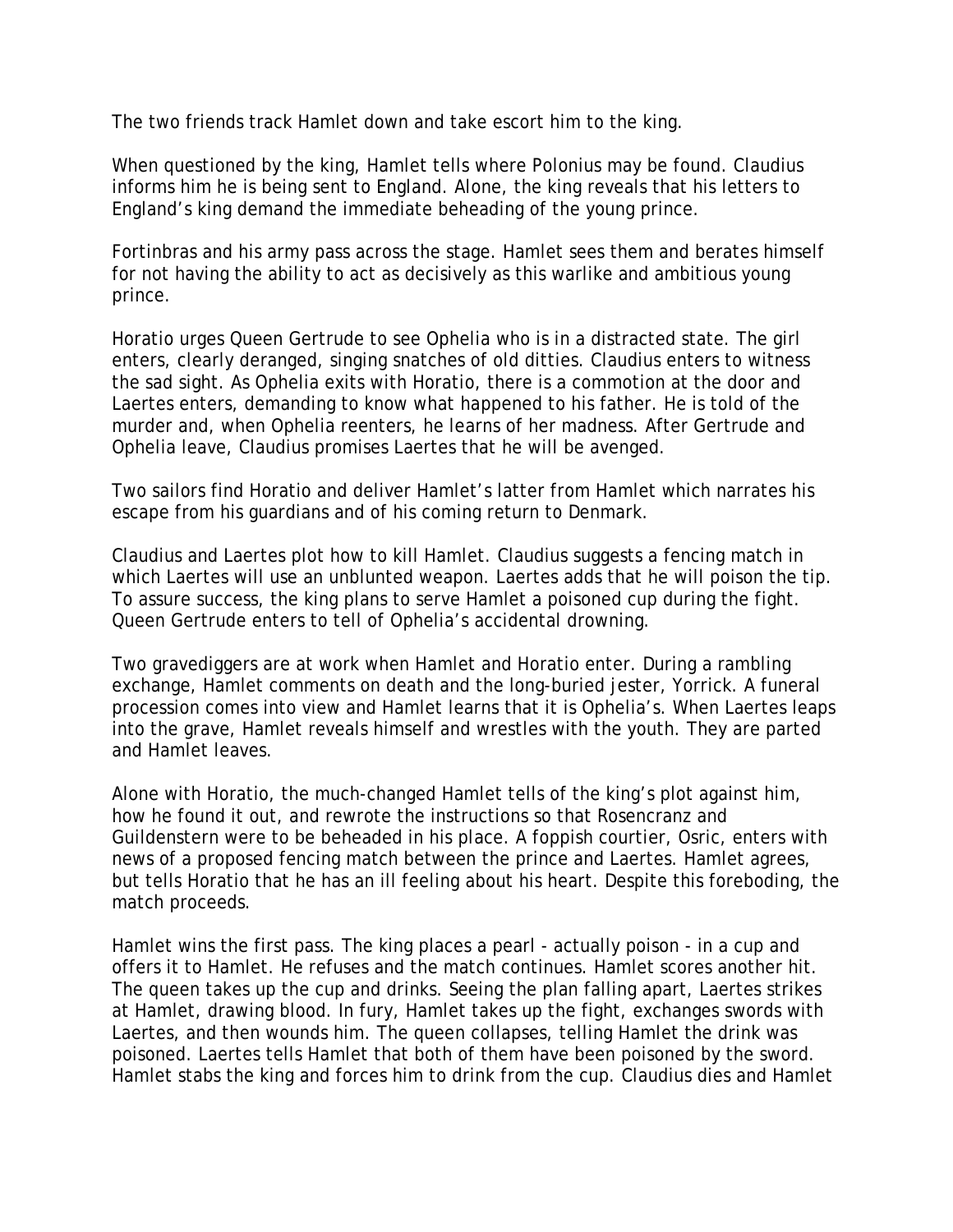starts to swoon. Horatio attempts to drink as well, but Hamlet knocks the cup away, charging his friend to live and tell everyone what has transpired.

At this point, young Fortinbras enters and, viewing the death of all claimants to the throne, takes it for himself and orders a full military funeral for Hamlet.

The Monologues

Hamlet has often been called "The Melancholy Dane." There is more than melancholy in his first monologue; he is close to despair. His father died suddenly; his uncle usurped young Hamlet's rightful place as king; and his mother married his uncle with weeks of her husband's funeral. There does seem to be "something rotten in the state of Denmark." When left alone, he voices his thoughts:

O, that this too too solid flesh would melt Thaw and resolve itself into a dew! Or that the Everlasting had not fix'd His canon 'gainst self-slaughter! O God! God! How weary, stale, flat and unprofitable, Seem to me all the uses of this world! Fie on't! ah fie! 'tis an unweeded garden, That grows to seed; things rank and gross in nature Possess it merely. That it should come to this! But two months dead: nay, not so much, not two: So excellent a king; that was, to this, Hyperion to a satyr; so loving to my mother That he might not beteem the winds of heaven Visit her face too roughly. Heaven and earth! Must I remember? why, she would hang on him, As if increase of appetite had grown By what it fed on: and yet, within a month-- Let me not think on't--Frailty, thy name is woman!-- A little month, or ere those shoes were old With which she follow'd my poor father's body, Like Niobe, all tears:--why she, even she-- O, God! a beast, that wants discourse of reason, Would have mourn'd longer--married with my uncle, My father's brother, but no more like my father Than I to Hercules: within a month: Ere yet the salt of most unrighteous tears Had left the flushing in her galled eyes, She married. O, most wicked speed, to post With such dexterity to incestuous sheets! It is not nor it cannot come to good: But break, my heart; for I must hold my tongue.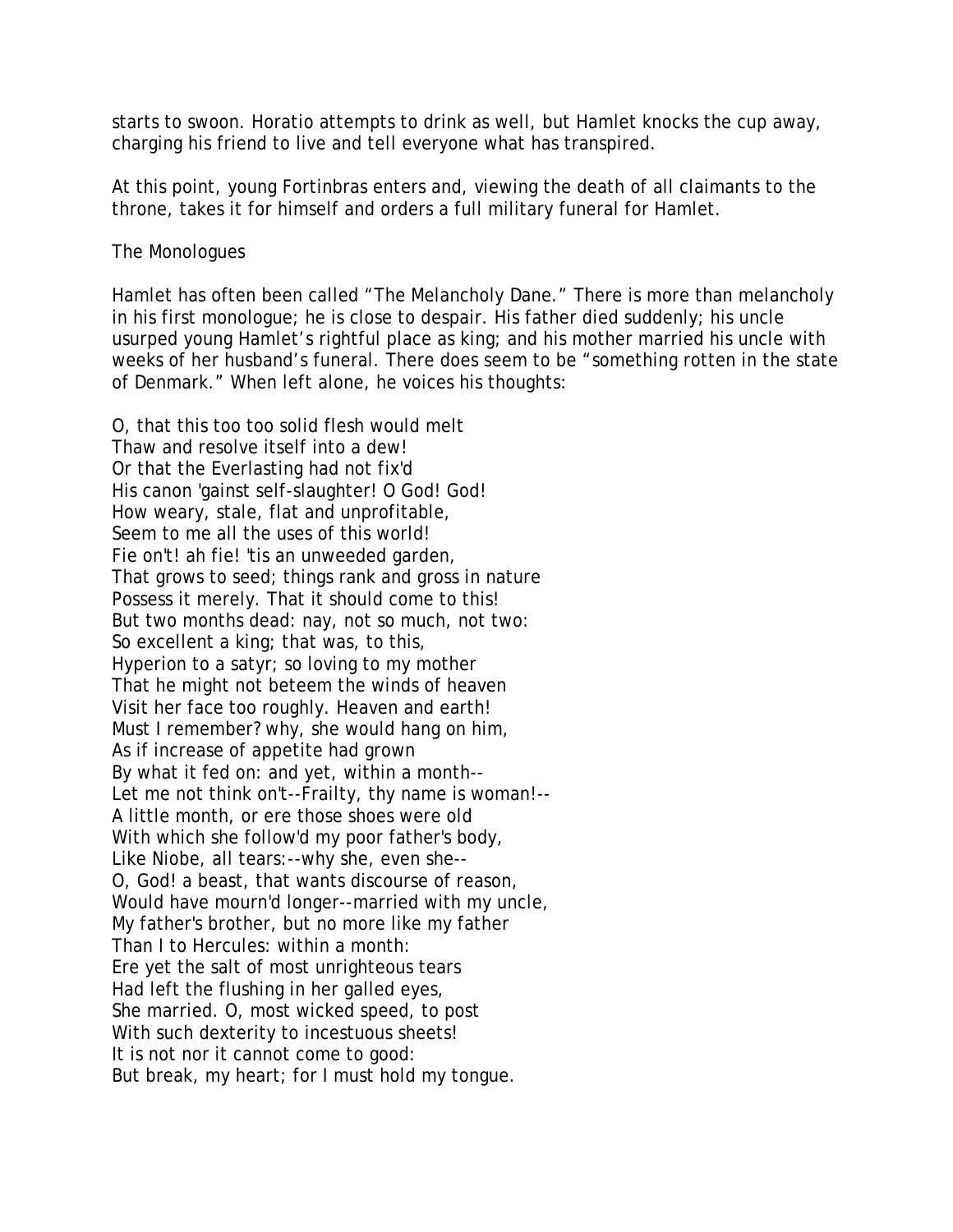These Act I thoughts, are echoed in the second, but with special emphasis on the immorality of suicide. Hamlet has been charged by his father's ghost to avenge his death, yet he cannot do it and is looking for a way out. Death once again seems alternative:

To be, or not to be: that is the question: Whether 'tis nobler in the mind to suffer The slings and arrows of outrageous fortune, Or to take arms against a sea of troubles, And by opposing end them? To die: to sleep; No more; and by a sleep to say we end The heart-ache and the thousand natural shocks That flesh is heir to, 'tis a consummation Devoutly to be wish'd. To die, to sleep; To sleep: perchance to dream: ay, there's the rub; For in that sleep of death what dreams may come When we have shuffled off this mortal coil, Must give us pause: there's the respect That makes calamity of so long life; For who would bear the whips and scorns of time, The oppressor's wrong, the proud man's contumely, The pangs of despised love, the law's delay, The insolence of office and the spurns That patient merit of the unworthy takes, When he himself might his quietus make With a bare bodkin? who would fardels bear, To grunt and sweat under a weary life, But that the dread of something after death, The undiscover'd country from whose bourn No traveller returns, puzzles the will And makes us rather bear those ills we have Than fly to others that we know not of? Thus conscience does make cowards of us all; And thus the native hue of resolution Is sicklied o'er with the pale cast of thought, And enterprises of great pith and moment With this regard their currents turn awry, And lose the name of action.

Remember his state of mind, questioning whether to be or not to be. Hamlet himself will give us his answer in Act. In the meantime, the arrival of players at Elsinore jolts him out of his melancholy. He sees in them a means of settling ab inner argument: Is it an honest ghost?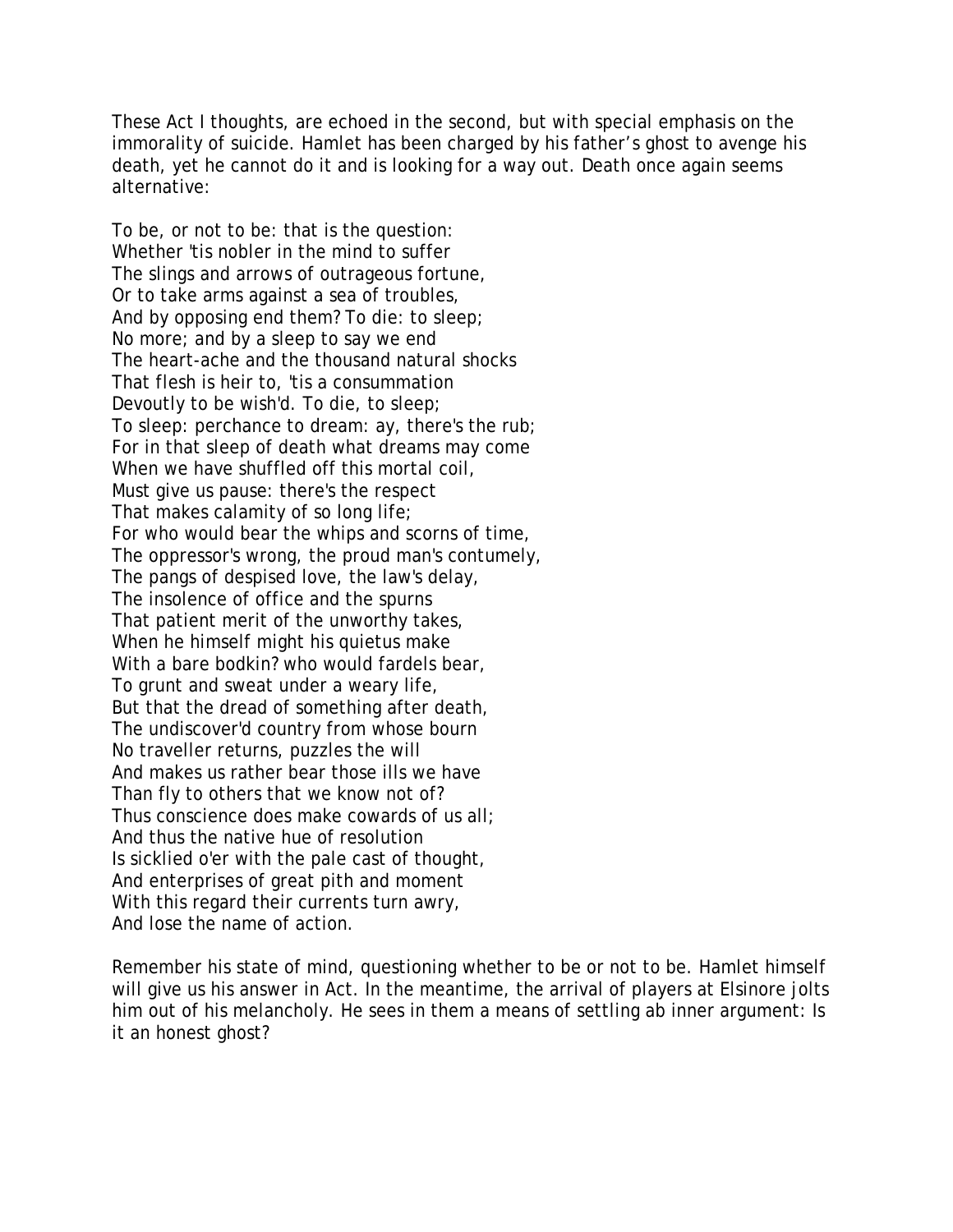Every actor in the world must have read and re-read Hamlet's instruction to the players. It obviously summarizes Shakespeare's own attitudes toward the practice, nature, and value of his art. It is an actor's handbook in 28 lines:

Speak the speech, I pray you, as I pronounced it to you, trippingly on the tongue: but if you mouth it, as many of your players do, I had as lief the town-crier spoke my lines. Nor do not saw the air too much with your hand, thus, but use all gently; for in the very torrent, tempest, and, as I may say, the whirlwind of passion, you must acquire and beget a temperance that may give it smoothness. O, it offends me to the soul to hear a robustious periwig-pated fellow tear a passion to tatters, to very rags, to split the ears of the groundlings, who for the most part are capable of nothing but inexplicable dumbshows and noise: I would have such a fellow whipped for o'erdoing Termagant; it out-herods Herod: pray you, avoid it. Be not too tame neither, but let your own discretion be your tutor: suit the action to the word, the word to the action; with this special o'erstep not the modesty of nature: for any thing so overdone is from the purpose of playing, whose end, both at the first and now, was and is, to hold, as 'twere, the mirror up to nature; to show virtue her own feature, scorn her own image, and the very age and body of the time his form and pressure. Now this overdone, or come tardy off, though it make the unskilful laugh, cannot but make the judicious grieve; the censure of the which one must in your allowance o'erweigh a whole theatre of others. O, there be players that I have seen play, and heard others praise, and that highly, not to speak it profanely, that, neither having the accent of Christians nor the gait of Christian, pagan, nor man, have so strutted and bellowed that I have thought some of nature's journeymen had made men and not made them well, they imitated humanity so abominably.

## And let those that play

your clowns speak no more than is set down for them; for there be of them that will themselves laugh, to set on some quantity of barren spectators to laugh too; though, in the mean time, some necessary question of the play be then to be considered: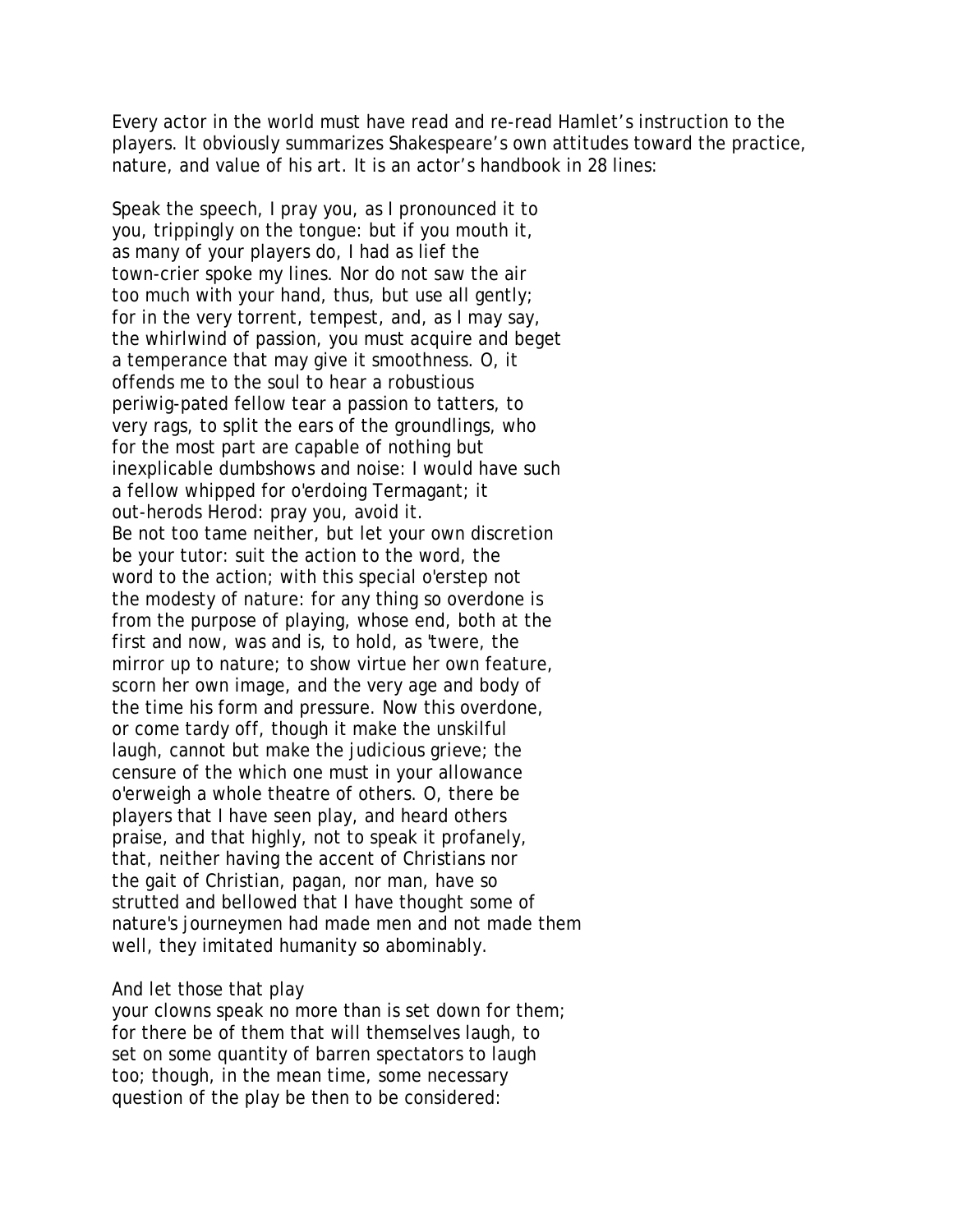that's villanous, and shows a most pitiful ambition in the fool that uses it. Go, make you ready.

You can build a successful career in theatre just by following Hamlet's - and Shakespeare's - instructions.

There are two more powerful monologues in the play: "O what a rogue and peasant slave am I" - a passionate outburst at his own inability to act; and "How all occasions do inform against me" - spoken when he sets the example of Fortinbras, the man of action, against his own inaction.

Why doesn't Hamlet slay Claudius at once? He voices his doubts, yet, in a flash of anger, he could dispatch Polonius. When faced with the treachery of his school friends, he could quickly arrange their deaths. What holds him back? Some find a key in lines he speaks before meeting the ghost, when he deplores the drunkenness of the Danish Court, something which has damaged the country's reputation:

So, oft it chances in particular men, That for some vicious mole of nature in them, As, in their birth--wherein they are not guilty, Since nature cannot choose his origin-- By the o'ergrowth of some complexion, Oft breaking down the pales and forts of reason, Or by some habit that too much o'er-leavens The form of plausive manners, that these men, Carrying, I say, the stamp of one defect, Being nature's livery, or fortune's star,-- Their virtues else--be they as pure as grace, As infinite as man may undergo-- Shall in the general censure take corruption From that particular fault:

What was Hamlet's fault? Indecision? A delicacy of conscience? The point has been argued since Shakespeare's time.

But let's close with a few lines spoken in the final scene. Earlier, he had said to his friend, Horatio:

Give me that man That is not passion's slave, and I will wear him In my heart's core, ay, in my heart of heart, As I do thee.--

During the course of the play, Hamlet has been buffeted by events and his own by stormy conflicts; in effect, has been "passion's slave." Now, at the end, he is at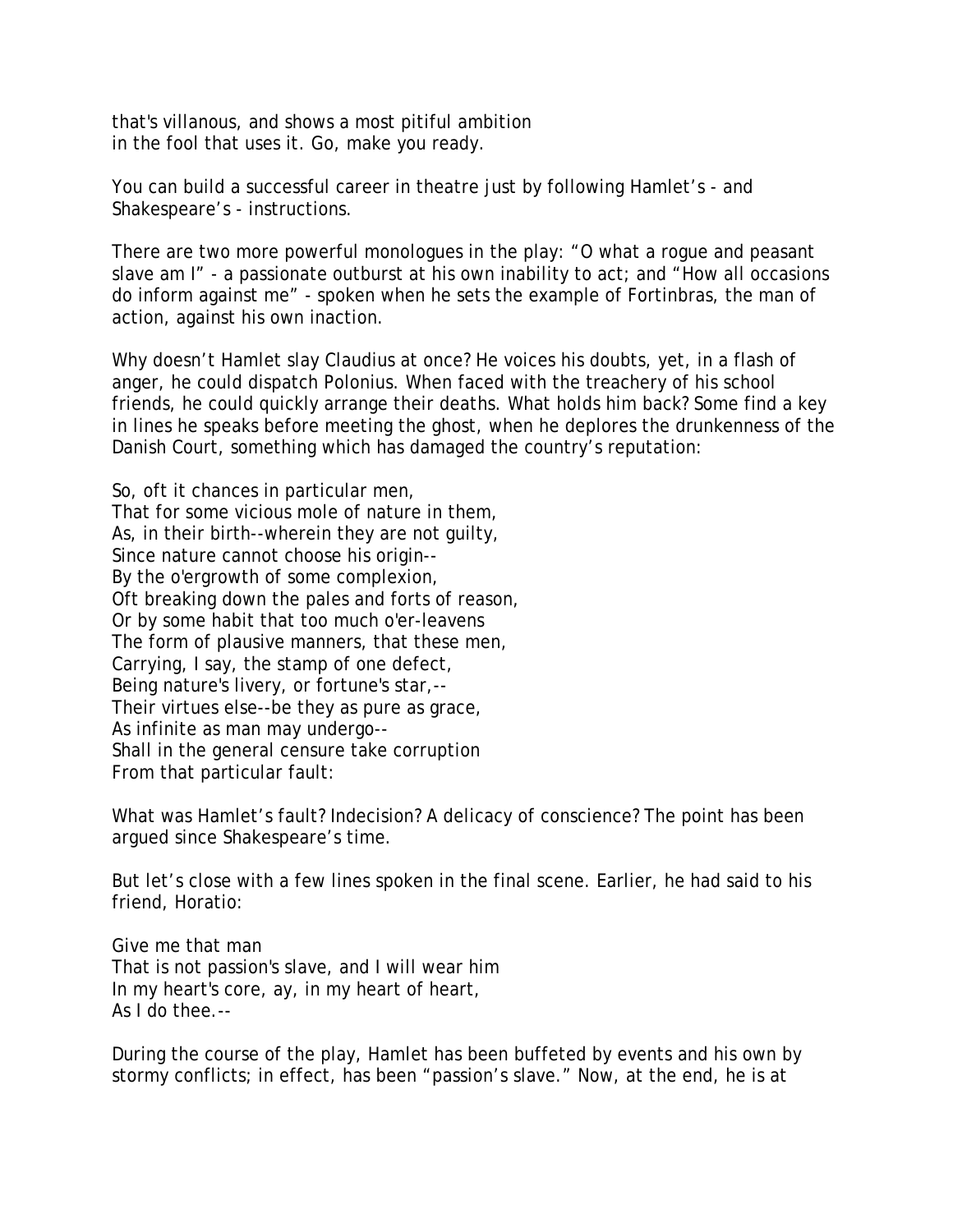peace. When Horatio fearful that Hamlet might come to harm, urges him to forego the duel with Laertes, Hamlet's responds:

. . . . . there's a special providence in the fall of a sparrow. If it be now, 'tis not to come; if it be not to come, it will be now; if it be not now, yet it will come: the readiness is all.

By the play's end, he could answer his own question, "To be or not to be" by saying "let it be."

**Sources** 

The history of the "Hamlet" text is as complex as the play itself. There are references to a "Hamlet" drama from 1589 on and most researchers believe that its history goes back even further.

The first reference to Shakespeare's version dates to July 16, 1602 when it was entered in the stationer's Register, probably to prevent unlicensed versions from being printed.

Despite this, an edition (Quarto 1) appeared in 1603. It was a pirated edition, perhaps assembled from the sides of actors who took the roles of Marcellus and Lucianus and Voltemand. It is a mutilated text, only 2,200 lines long, but it contains material not included in later texts. Among many differences, Polonius is named Corambis and the "To be or not to be" soliloquy comes earlier in the play.

It may well be that the First Quarto contains echoes on an earlier "Hamlet," one perhaps written by Thomas Kyd, the author of an earlier and very popular revenge play, "The Spanish Tragedy." This Ur-Hamlet, as it is called, was dismissively criticized by Thomas Nashe in 1589.

The Second Quarto was printed in 1604 or 1605 and is assumed to have been taken from Shakespeare's foul papers. It is the basis for modern editions of the play. The First Folio seems to have been taken from a playhouse manuscript; one or two removes from Shakespeare's autograph copy.

The First Folio has 85 lines missing from Q2, but lacks some 200 lines included in the latter.

Some scholars think Shakespeare rewrote the Ur-Hamlet and made additions later on. It is impossible to set an authoritative edition of the text, or to be certain just what